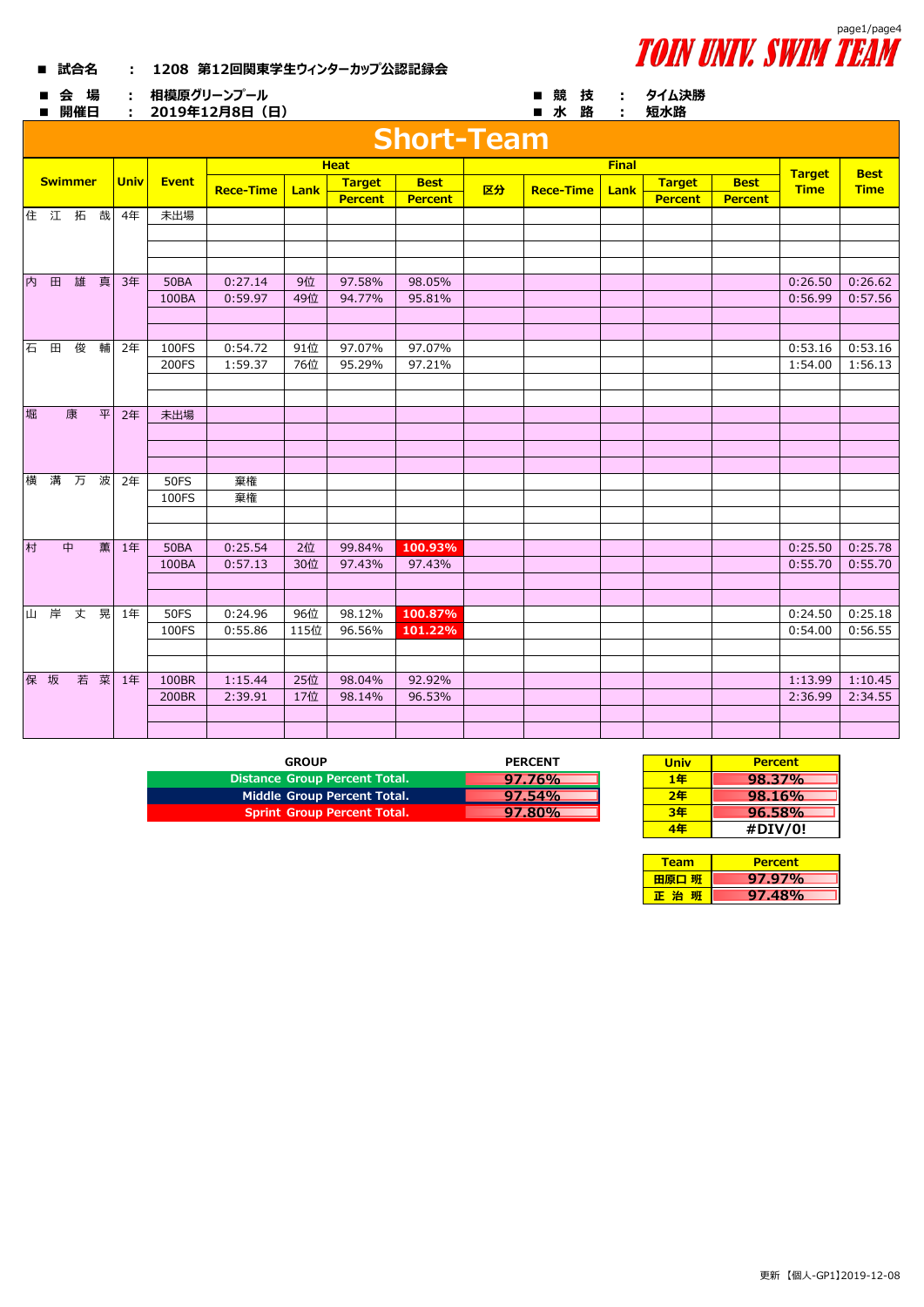## **■ 試合名 : 1208 第12回関東学生ウィンターカップ公認記録会**

**■ 会 場 : ■ 競 技 : 相模原グリーンプール**

|  |  | page2/page4<br><b>TOIN UNIV. SWIM TEAM</b> |
|--|--|--------------------------------------------|
|  |  | ■ 競 技  :  タイム決勝                            |

|   | ■ 開催日          |     |    | ÷           |              | 2019年12月8日 (日)   |            |                   |                    |    | ■ 水 路            | ÷.   | 短水路            |                |                              |                     |
|---|----------------|-----|----|-------------|--------------|------------------|------------|-------------------|--------------------|----|------------------|------|----------------|----------------|------------------------------|---------------------|
|   |                |     |    |             |              |                  |            |                   | <b>Middle-Team</b> |    |                  |      |                |                |                              |                     |
|   |                |     |    |             |              |                  |            | <b>Heat</b>       |                    |    | <b>Final</b>     |      |                |                |                              | <b>Best</b>         |
|   | <b>Swimmer</b> |     |    | <b>Univ</b> | <b>Event</b> | <b>Rece-Time</b> |            | <b>Target</b>     | <b>Best</b>        | 区分 | <b>Rece-Time</b> |      | <b>Target</b>  | <b>Best</b>    | <b>Target</b><br><b>Time</b> | <b>Time</b>         |
|   |                |     |    |             |              |                  | Lank       | <b>Percent</b>    | <b>Percent</b>     |    |                  | Lank | <b>Percent</b> | <b>Percent</b> |                              |                     |
| 坂 |                | 本   | 陸  | 3年          | 200BA        | 2:06.21          | 23位        | 96.97%            | 97.28%             |    |                  |      |                |                | 2:02.50                      | 2:02.87             |
|   |                |     |    |             | 400IM        | 4:37.46          | 19位        | 94.30%            | 94.65%             |    |                  |      |                |                | 4:22.50                      | 4:23.36             |
|   |                |     |    |             |              |                  |            |                   |                    |    |                  |      |                |                |                              |                     |
|   |                |     |    |             |              |                  |            |                   |                    |    |                  |      |                |                |                              |                     |
| 滝 |                | 沢   | 健  | 3年          | 100BA        | 0:56.63          | 22位        | 99.77%            | 97.72%             |    |                  |      |                |                | 0:56.50                      | 0:55.37             |
|   |                |     |    |             | 200BA        | 2:01.44          | 12位        | 98.80%            | 96.76%             |    |                  |      |                |                | 2:00.00                      | 1:57.63             |
|   |                |     |    |             |              |                  |            |                   |                    |    |                  |      |                |                |                              |                     |
|   |                |     |    |             |              |                  |            |                   |                    |    |                  |      |                |                |                              |                     |
|   | 保 坂            | 誠   | 也  | 3年          | 200FS        | 1:55.82          | 56位        | 93.74%            | 93.74%             |    |                  |      |                |                | 1:49.00                      | 1:49.00             |
|   |                |     |    |             | 400FS        | 3:57.39          | 17位        | 98.55%            | 98.07%             |    |                  |      |                |                | 3:54.00                      | 3:52.90             |
|   |                |     |    |             |              |                  |            |                   |                    |    |                  |      |                |                |                              |                     |
|   |                |     |    |             |              |                  |            |                   |                    |    |                  |      |                |                |                              |                     |
| 鵜 | 飼              | 雪   | 菜  | 3年          | 100BR        | 1:13.06          | 19位<br>10位 | 101.26%<br>96.38% |                    |    |                  |      |                |                | 1:13.99                      | ---                 |
|   |                |     |    |             | 200IM        | 2:20.41          |            |                   | 94.70%             |    |                  |      |                |                | 2:15.50                      | 2:13.34             |
|   |                |     |    |             |              |                  |            |                   |                    |    |                  |      |                |                |                              |                     |
|   | 水口文那           |     |    | 3年          | 100FLY       | 1:03.44          | 16位        | 98.50%            | 97.69%             |    |                  |      |                |                | 1:02.50                      | 1:02.01             |
|   |                |     |    |             | 200FLY       | 2:17.14          | 11位        | 98.41%            | 97.85%             |    |                  |      |                |                | 2:15.00                      | 2:14.26             |
|   |                |     |    |             |              |                  |            |                   |                    |    |                  |      |                |                |                              |                     |
|   |                |     |    |             |              |                  |            |                   |                    |    |                  |      |                |                |                              |                     |
|   | 伊 藤            | 達 斗 |    | 2年          | 100FLY       | 0:56.90          | 56位        | 96.92%            | 98.30%             |    |                  |      |                |                | 0:55.20                      | 0:55.95             |
|   |                |     |    |             | 200FLY       | 2:01.80          | 19位        | 98.92%            | 99.67%             |    |                  |      |                |                | 2:00.50                      | 2:01.40             |
|   |                |     |    |             |              |                  |            |                   |                    |    |                  |      |                |                |                              |                     |
|   |                |     |    |             |              |                  |            |                   |                    |    |                  |      |                |                |                              |                     |
|   | 山本 太一郎         |     |    | 2年          | 100BR        | 1:04.15          | 48位        | 99.77%            | 98.75%             |    |                  |      |                |                | 1:04.00                      | 1:03.36             |
|   |                |     |    |             | 200IM        | 2:08.72          | 36位        | 97.02%            | 96.93%             |    |                  |      |                |                | 2:05.00                      | 2:04.89             |
|   |                |     |    |             |              |                  |            |                   |                    |    |                  |      |                |                |                              |                     |
|   |                |     |    |             |              |                  |            |                   |                    |    |                  |      |                |                |                              |                     |
| 前 | 田              | 未   | 夢  | 2年          | 200FLY       | 2:20.64          | 16位        | 98.09%            | 97.97%             |    |                  |      |                |                | 2:18.00                      | 2:17.84             |
|   |                |     |    |             | 400IM        | 5:07.11          | 17位        | 97.29%            | 100.42%            |    |                  |      |                |                | 4:59.00                      | 5:08.39             |
|   |                |     |    |             |              |                  |            |                   |                    |    |                  |      |                |                |                              |                     |
|   | 濱上             |     | 未祐 | 2年          | 100BR        | 1:14.49          | 22位        | 97.54%            | 98.38%             |    |                  |      |                |                | 1:12.70                      |                     |
|   |                |     |    |             | 200IM        | 2:21.42          | 11位        | 98.62%            | 97.35%             |    |                  |      |                |                | 2:19.50                      | 1:13.30<br>2:17.77  |
|   |                |     |    |             |              |                  |            |                   |                    |    |                  |      |                |                |                              |                     |
|   |                |     |    |             |              |                  |            |                   |                    |    |                  |      |                |                |                              |                     |
|   |                |     |    | 熊 倉 広 輝 1年  | 200FS        | 1:52.99          | 43位        | 99.92%            | 98.23%             |    |                  |      |                |                |                              | $1:52.90$   1:51.03 |
|   |                |     |    |             | 400FS        | 4:00.65          | 27位        | 99.10%            | 98.78%             |    |                  |      |                |                | 3:58.50                      | 3:57.76             |
|   |                |     |    |             |              |                  |            |                   |                    |    |                  |      |                |                |                              |                     |
|   |                |     |    |             |              |                  |            |                   |                    |    |                  |      |                |                |                              |                     |
|   |                |     |    | 宮本理 紗 1年    | 未出場          |                  |            |                   |                    |    |                  |      |                |                |                              |                     |
|   |                |     |    |             |              |                  |            |                   |                    |    |                  |      |                |                |                              |                     |
|   |                |     |    |             |              |                  |            |                   |                    |    |                  |      |                |                |                              |                     |
|   |                |     |    |             |              |                  |            |                   |                    |    |                  |      |                |                |                              |                     |

| <b>GROUP</b>                       | <b>PERCENT</b> | <b>Univ</b> | <b>Percent</b> |
|------------------------------------|----------------|-------------|----------------|
| Distance Group Percent Total.      | 97.76%         | 1年          | 98.37%         |
| Middle Group Percent Total.        | 97.54%         | 2年          | 98.16%         |
| <b>Sprint Group Percent Total.</b> | $97.80\%$      | 3年          | 96.58%         |
|                                    |                |             |                |

| <b>PERCENT</b> | <b>Univ</b> | <b>Percent</b> |
|----------------|-------------|----------------|
| $97.76\%$      | 1年          | 98.37%         |
| 97.54%         | 2年          | 98.16%         |
| <b>97.80%</b>  | 3年          | $96.58\%$      |
|                | 佢           | #DIV/0!        |

| Team  | <b>Percent</b> |
|-------|----------------|
| 田原口 班 | 97.97%         |
| 一治    | <b>97.48%</b>  |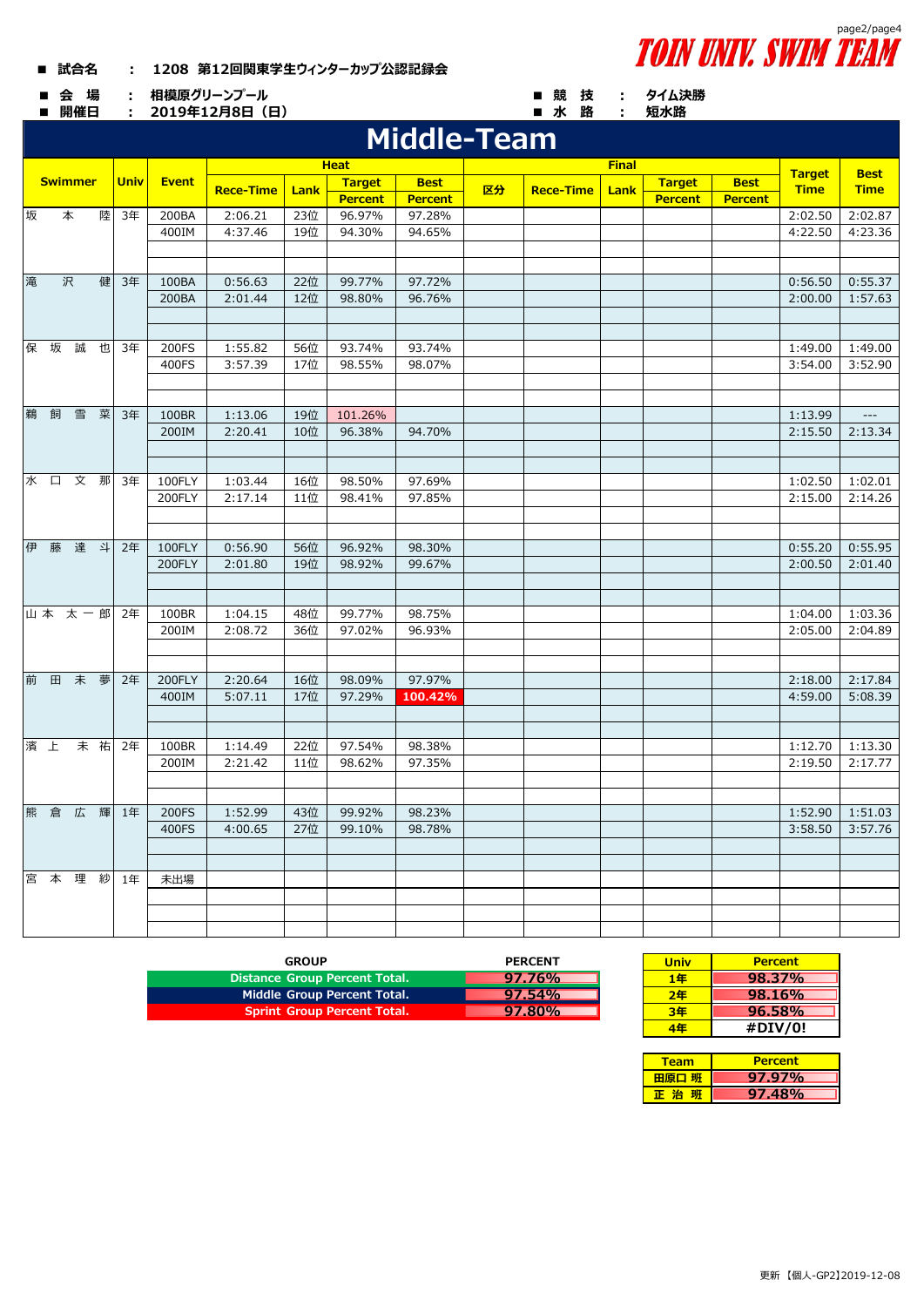## **■ 試合名 : 1208 第12回関東学生ウィンターカップ公認記録会**



**2019年12月8日(日)**

|   |                | 開催日                  | 2019年12月8日 (日)<br>÷ |             |              |                  |      |                |                | ■水<br>路<br>短水路<br>÷ |                  |              |                |                |               |             |
|---|----------------|----------------------|---------------------|-------------|--------------|------------------|------|----------------|----------------|---------------------|------------------|--------------|----------------|----------------|---------------|-------------|
|   |                | <b>Distance-Team</b> |                     |             |              |                  |      |                |                |                     |                  |              |                |                |               |             |
|   |                |                      |                     |             |              |                  |      | <b>Heat</b>    |                |                     |                  | <b>Final</b> |                |                | <b>Target</b> | <b>Best</b> |
|   | <b>Swimmer</b> |                      |                     | <b>Univ</b> | <b>Event</b> | <b>Rece-Time</b> | Lank | <b>Target</b>  | <b>Best</b>    | 区分                  | <b>Rece-Time</b> | Lank         | <b>Target</b>  | <b>Best</b>    | <b>Time</b>   | <b>Time</b> |
|   |                |                      |                     |             |              |                  |      | <b>Percent</b> | <b>Percent</b> |                     |                  |              | <b>Percent</b> | <b>Percent</b> |               |             |
| 舟 | 久              | 保                    | 颯                   | 3年          | 1500FS       | 15:56.15         | 15位  | 97.19%         | 96.59%         |                     |                  |              |                |                | 15:30.00      | 15:24.59    |
|   |                |                      |                     |             |              |                  |      |                |                |                     |                  |              |                |                |               |             |
|   |                |                      |                     |             |              |                  |      |                |                |                     |                  |              |                |                |               |             |
|   |                |                      |                     |             |              |                  |      |                |                |                     |                  |              |                |                |               |             |
| 緒 | 方              | 大                    | 輔                   | 2年          | 未出場          |                  |      |                |                |                     |                  |              |                |                |               |             |
|   |                |                      |                     |             |              |                  |      |                |                |                     |                  |              |                |                |               |             |
|   |                |                      |                     |             |              |                  |      |                |                |                     |                  |              |                |                |               |             |
|   |                |                      |                     |             |              |                  |      |                |                |                     |                  |              |                |                |               |             |
| 小 | 池              | 哲                    | 平                   | 2年          | 400FS        | 4:06.67          | 35位  | 98.91%         | 101.31%        |                     |                  |              |                |                | 4:04.00       | 4:09.94     |
|   |                |                      |                     |             | 200IM        | 2:07.67          | 32位  | 99.08%         | 99.31%         |                     |                  |              |                |                | 2:06.50       | 2:06.79     |
|   |                |                      |                     |             |              |                  |      |                |                |                     |                  |              |                |                |               |             |
|   |                |                      |                     |             |              |                  |      |                |                |                     |                  |              |                |                |               |             |
| 渋 | 谷              | 怜                    | 於                   | 2年          | 100FLY       | 0:57.17          | 60位  | 96.99%         | 96.15%         |                     |                  |              |                |                | 0:55.50       | 0:55.05     |
|   |                |                      |                     |             | 200FLY       | 2:06.35          | 35位  | 96.18%         | 95.46%         |                     |                  |              |                |                | 2:01.70       | 2:00.86     |
|   |                |                      |                     |             |              |                  |      |                |                |                     |                  |              |                |                |               |             |
|   |                |                      |                     |             |              |                  |      |                |                |                     |                  |              |                |                |               |             |

| GROUP                              | <b>PERCENT</b> |
|------------------------------------|----------------|
| Distance Group Percent Total.      | 97.76%         |
| Middle Group Percent Total.        | $97.54\%$      |
| <b>Sprint Group Percent Total.</b> | 97.80%         |

| <b>PERCENT</b> | <b>Univ</b> | <b>Percent</b> |
|----------------|-------------|----------------|
| 97.76%         | 1年          | 98.37%         |
| 97.54%         | 2年          | 98.16%         |
| 97.80%         | 3年          | $96.58\%$      |
|                | Æ           | #DIV/0!        |

| Team     | <b>Percent</b> |  |  |  |  |
|----------|----------------|--|--|--|--|
| 田原口 班    | 97.97%         |  |  |  |  |
| яπ<br>E治 | 97.48%         |  |  |  |  |



**タイム決勝**